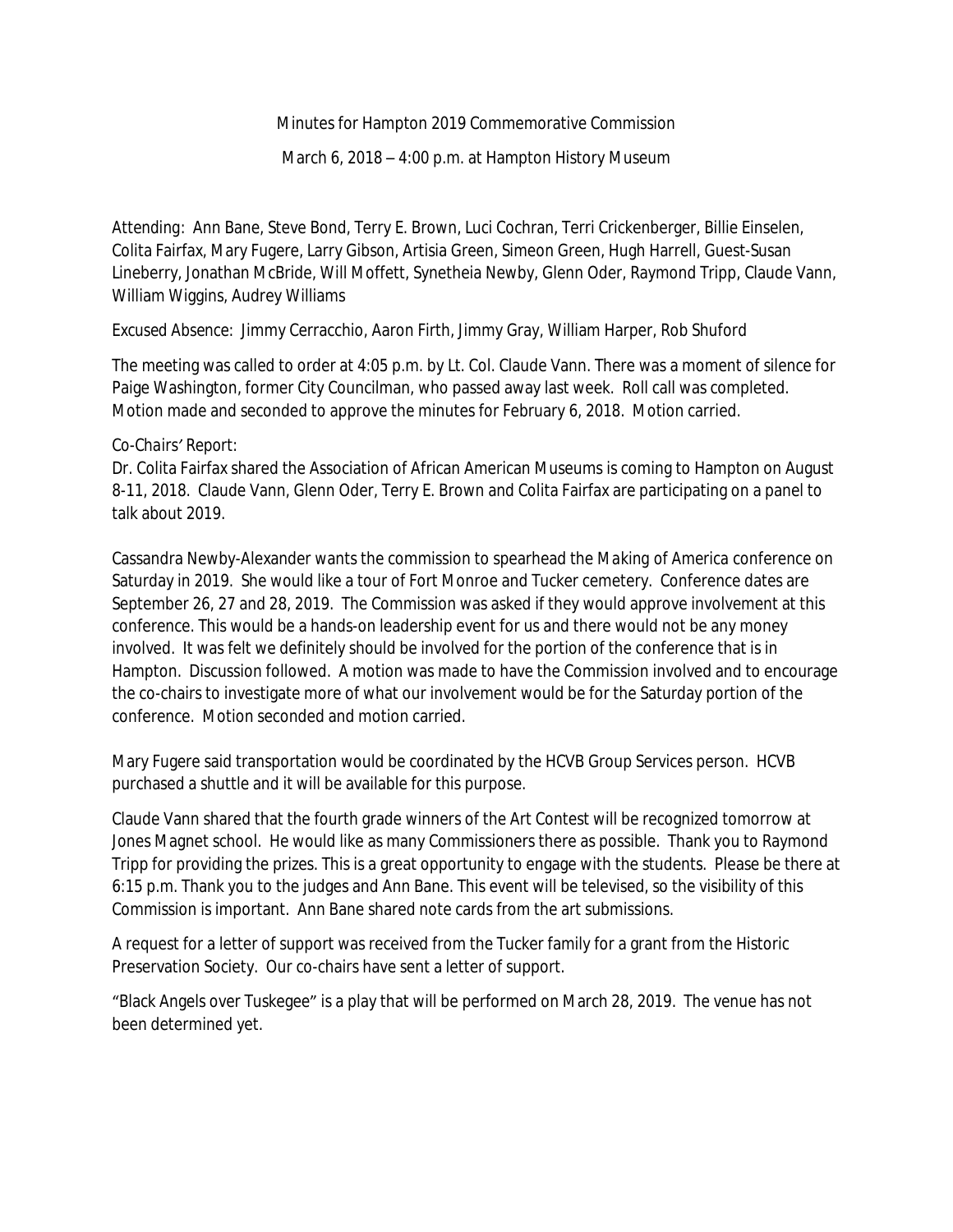Claude Vann and Colita Fairfax are trying to find more Commissioners to fill some vacancies. Vanessa Thaxton-Ward will be joining the Commission and two faculty from TNCC have completed applications on-line to be on the Commission. They are Dionne Redding and Karen Barnet. The appointments will be announced at the March 28 council meeting.

Claude Vann would like to see a legacy project for this Commission, going forward and possibly have these items at the Fort Monroe Visitor Center. Details have not been worked out yet.

Claude Vann shared information from the teleconference yesterday by the State Commission. Some of the highlights were a Library of Congress event, a visit to the Angola Ambassador in Washington, D.C. and Virginia Trails.

# *Commemoration Committee*

Dr. William Wiggins shared they are still finalizing plans. Mayor Tuck will probably speak and there will be living history tours. There will be a dedication ceremony for the Fort Monroe Visitor Center with a soft opening on Friday night for VIPS and partners. On Saturday, August 24, 2019, there will be an opening ceremony from 10-11 a.m. He shared that an 1840's building foundation was discovered in this parking lot and outbuildings were discovered where the new addition will go. This has altered the schedule a bit, but construction will start in early June.

Steve Bond shared that we will let the youth tell us what they are interested in and let the youth have ownership. Discussion followed. Synetheia Newby and Jonathon McBride will find a date when the youth group and 2019 Commission can meet together. We would like to have representatives from this Commission attend this particular meeting.

# *Marketing & Outreach Committee:*

An ad has been placed in *Pathfinders Travel Magazine* for April, May and June. They have purchased an ad in the 2018 Hampton Jazz Festival program. They are in the process of counting poles for the pole banners. Terry Brown and Glenn Oder will let Mary know if they would like banner poles at Fort Monroe. Mary Fugere has had interviews for the Event Planner position. The website and social media are being updated.

Colita Fairfax shared she listens to *Soul Street Radio Show* on Saturday mornings from 10 a.m. – 5 p.m. at 88.1 FM. Mary Fugere will reach out to the radio station for ads. She shared we may want to apply for a VTC Marketing Leverage Grant.

# *Education & Awareness Committee:*

Colita Fairfax, Ann Bane and Claude Vann visited the Hilton Garden Inn to see about having the K-12 Teacher Training Institute at that hotel.

They are proposing films for next year with plans to show tier top (narrative of slavery) before each film. Discussion followed on the film budget. It was suggested to just show three films next year to save on the budget. "Bigger than Africa" is one of the suggested films. Please let the co-chairs know if you may have any film suggestions.